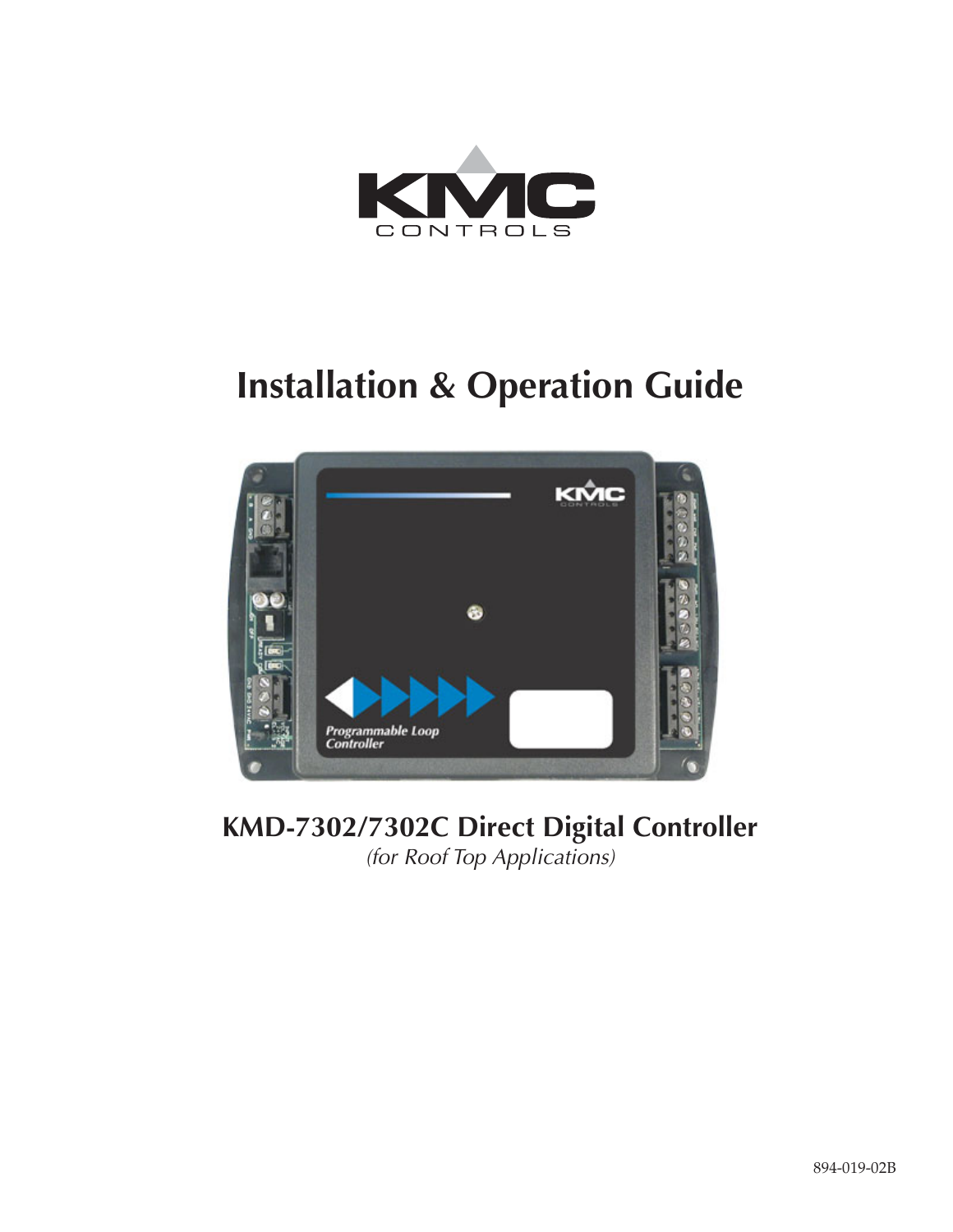# **Introduction**

This section provides a brief overview of the KMD-7302 and the KMD-7302C Direct Digital Controllers. Review this material before you attempt to install the controller.

Illustration 1 shows the major controller components and their locations.



*Illustration 1. Controller Components*

Illustration 1 shows the connectors in greater detail.



*Illustration 2. Connector Detail*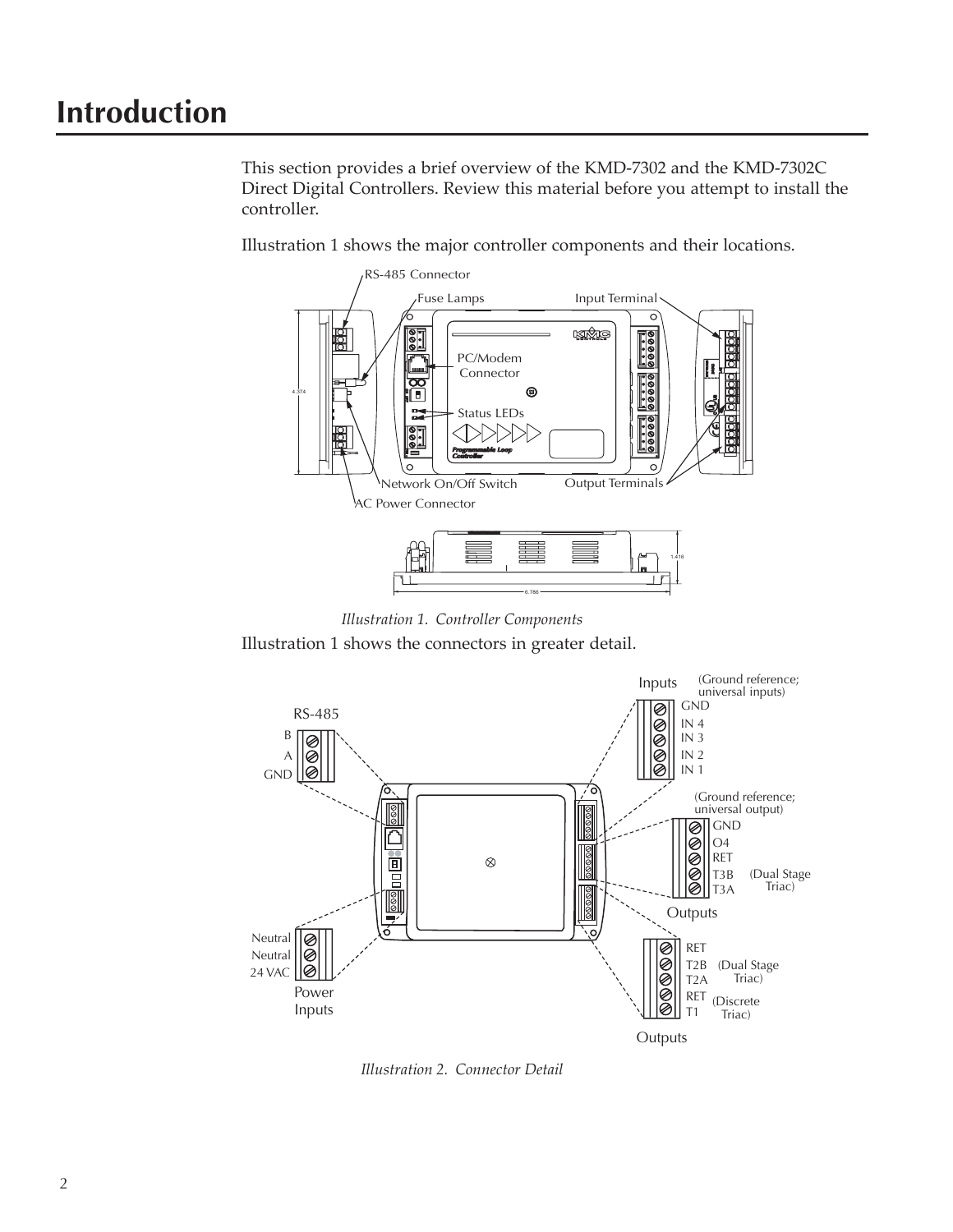# **Installation**

This section provides important instructions and guidelines for installing the KMD-7302/7302C Controllers. Carefully review this information prior to attempting installation.

### **Mounting**

Use the four mounting holes to securely mount the controller using #6 hardware inside a UL-approved Enclosed Energy Management Equipment Panel or other suitable protective enclosure. Refer to Illustration 3.



### **Input Connections**

#### **Universal Inputs**

Wiring connections are made depending on the intended application. Observe the following guidelines. (Refer to Illustration 2.)

- ◆ Connect device inputs to the input terminal connections for inputs 1–4.
- ◆ Connect all grounds to the common GND reference terminal.
- ◆ If input pull-ups are required, refer to "Configuration" later in this section.

#### **RS-485 Inputs**

Make connections to a network using the RS-485 connector. If the Controller is at the End-of-Line, refer to "Configuration" after connections are completed.

# *<u>Detail</u>*

The End-of-Line connection will have only one wire attached to the A and B terminals.

◆ For reliable operation, use Belden cable model #82760 or equivalent (18 gauge, twisted, shielded, 50 picofarads or less) for all network terminal block connections.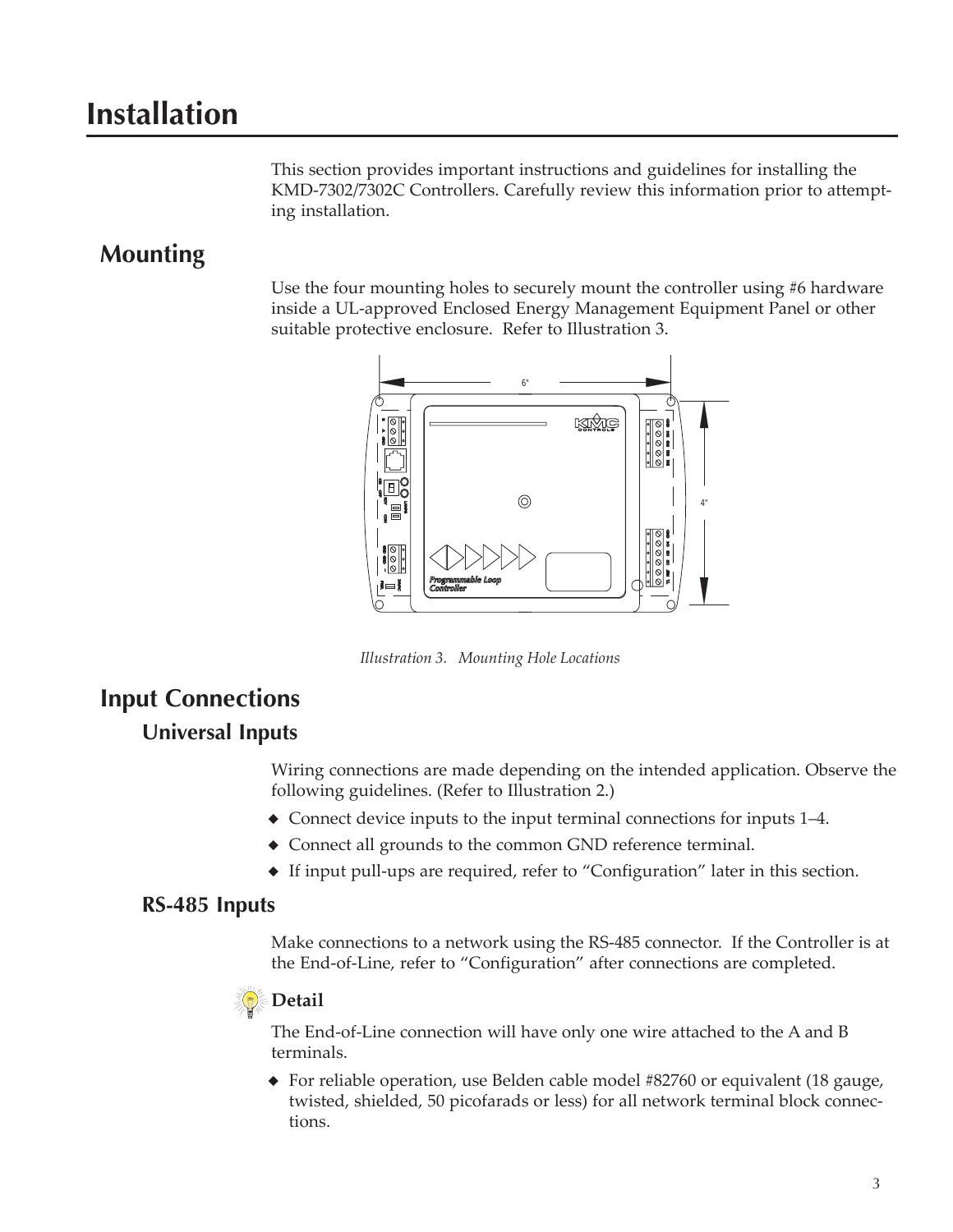- ◆ Connect the nodes of the network in a daisy-chain arrangement. This means: Connect the *A* terminal in parallel with all other *A* terminals. Connect the *B* terminal in parallel with all other *B* terminals.
- ◆ Connect the shields of the cable together at each controller.
- ◆ Connect the shields to an earth ground only at one end of the segment; tape back the shield ground at the other end.

# **Connecting Outputs**

One Discrete Triac, two Dual Stage Triacs and one Universal Output are available for output connections. The Discrete Triac output is labeled as T1; the Dual Stage Triacs are T2A/B and T3A/B and the Universal Output is labeled O4 on the output terminal block. Use the associated Return terminals for the Triacs and the GND for the Universal Output connection.

# **Configuration**

Configuration settings may be required for the inputs or the RS-485 connection. If you must activate or de-activate pull-ups on the inputs or set the end-of-line termination for the RS-485 connection, refer to Illustration 4 to locate the switches for these settings.



*Illustration 4. Configuration Switch Locations*

Proceed as follows:

- 1. Remove the screw at the center of the controller that secures the cover, then remove the cover.
- 2. Locate the appropriate switch (see Illustrations 4 and 5).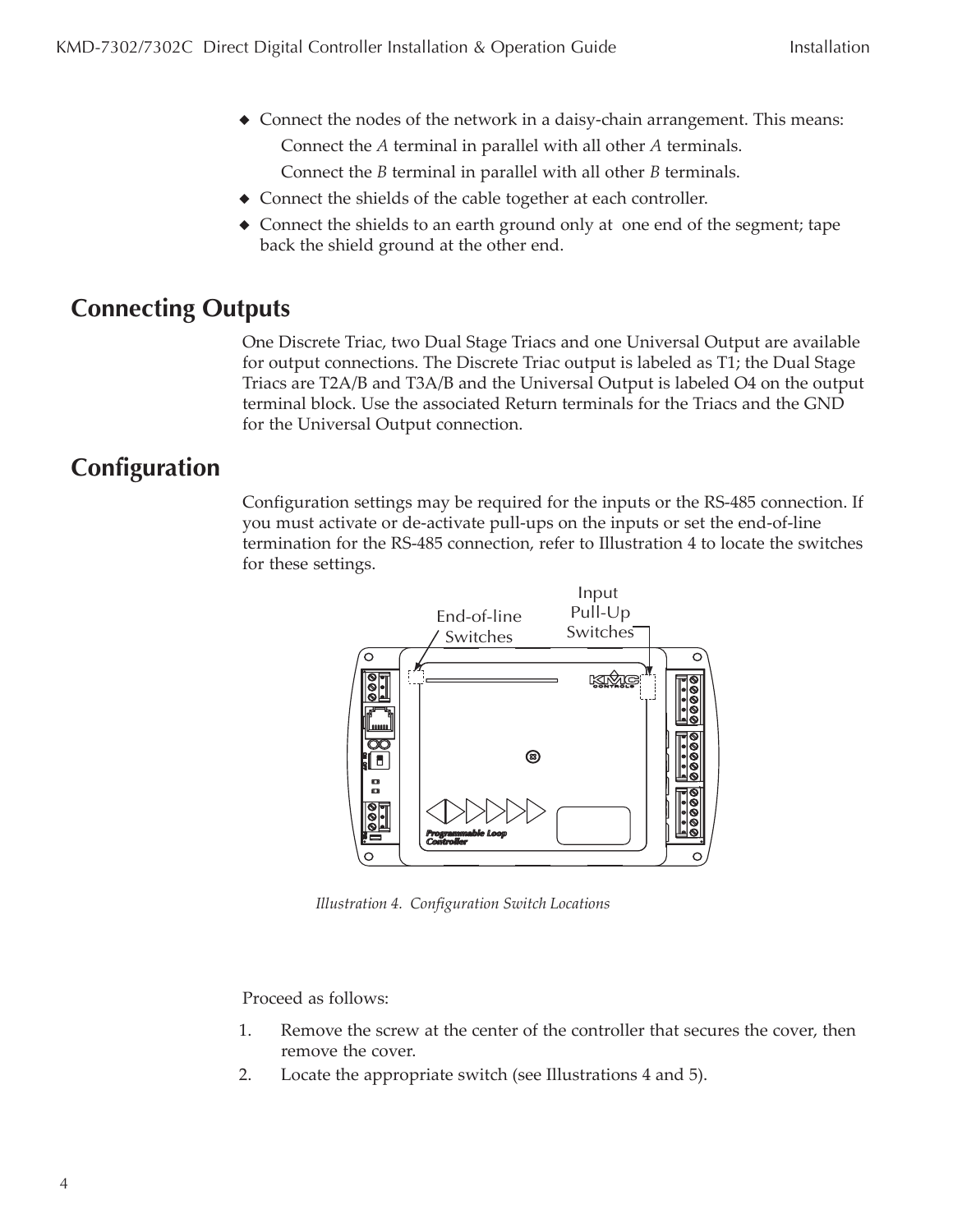

*Illustration 5. Configuration Switches*

3. Set the switches as follows:

If the RS-485 connection is the End-of-Line controller, verify that both switches on the RS-485 switch are in the ON position. Otherwise, the switches remain in the "OFF" position.

If one or more inputs require a pull-up, verify that the appropriate switch is set to the ON position. If no pull-up is required, move the switch to the "OFF" position (away from the ON side of the terminal block).

4. After you set the switches, replace the controller cover and secure it with the screw you removed earlier.

### **Power Connection**

Connect the 24 VAC supply voltage to the power terminal block on the lower left side of the controller. Two neutral and one "hot" connection are available. Power is applied to the controller when the power supply (or transformer) is plugged in, there is no Power On/Off switch. Illustration 6 shows a typical connection diagram for the controller.



*Illustration 6. Typical Controller Application Diagram*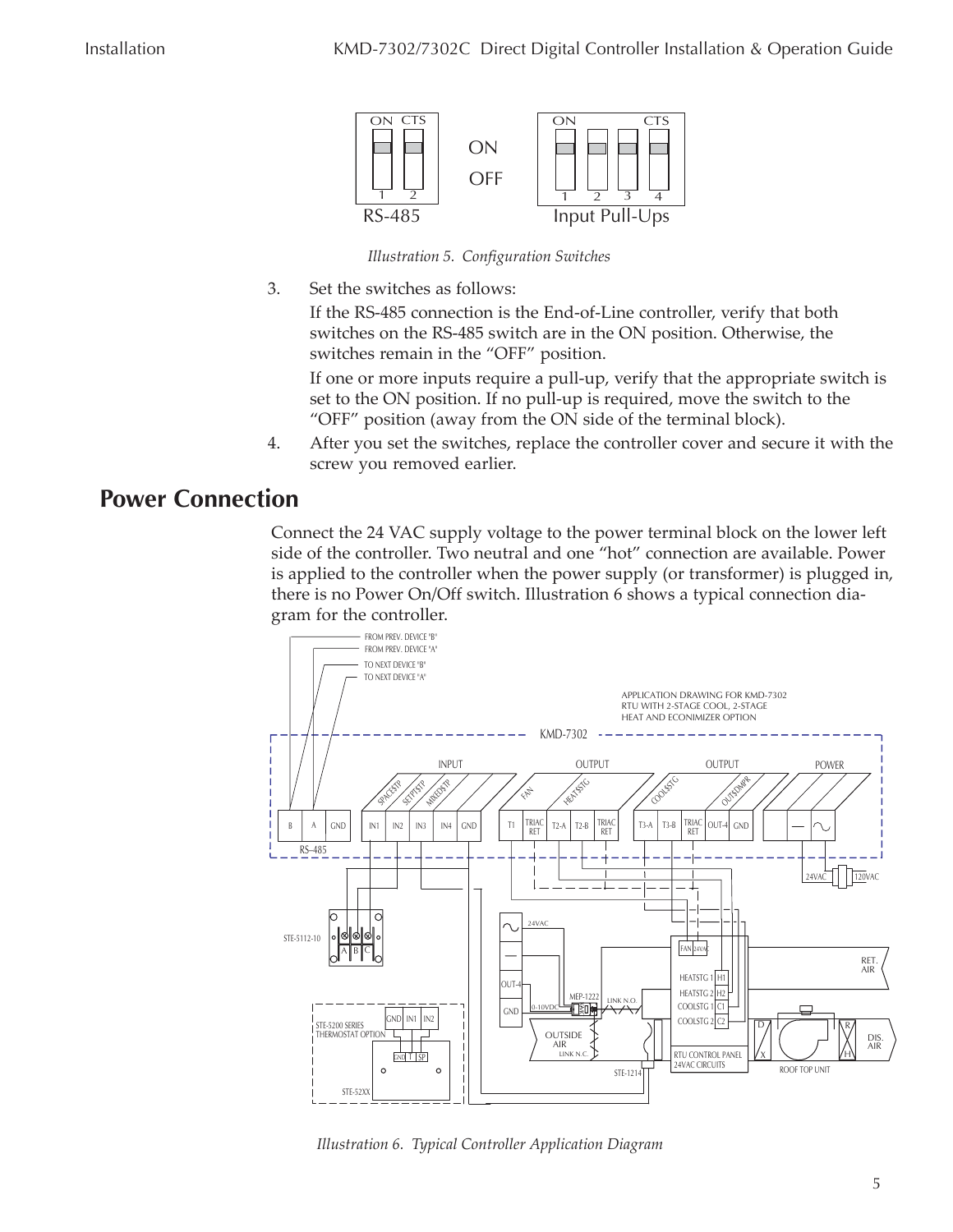### **Configuration**

Prior to operating the controller, it must be configured using the Hardware Configuration Manager (HCM) application supplied with WinControl. Refer to the WinControl XL User's Manual for additional information.



All controllers on the same network must be configured for the same baud rate.

### **Programming**

Refer to the KMC Digital Applications Manual for information on how to program the controller.

# **Operation**

Once configured, programmed and powered up, the controller requires very little user intervention.

#### **Controls and Indicators**

The following sections describe the controls and indicators found on the card.

#### **Network ON/OFF**

The network ON/OFF switch is located below the phone jack on the left side of the controller. Use this switch to enable or disable the RS-485 network connection.

Alternately, you may remove the RS-485 terminal block from the card to completely isolate the card from the network without disrupting network communications to other controllers.

#### **Status LEDs**

Two Status LEDs are located on the left side of the controller above the power connector terminal. They are used to indicate the following:

**RDY** – This LED flashes rapidly whenever the controller is operating normally. You can consider this the same as a power LED.

**COM** – This LED indicates when the controller is transmitting over the RS-485 network connection.

#### **Isolation Lamps**

Two Isolation Lamps are located near the Network ON/OFF switch. These lamps serve three functions:

◆ Removing the lamps will open the RS-485 circuit and isolate the controller from the network.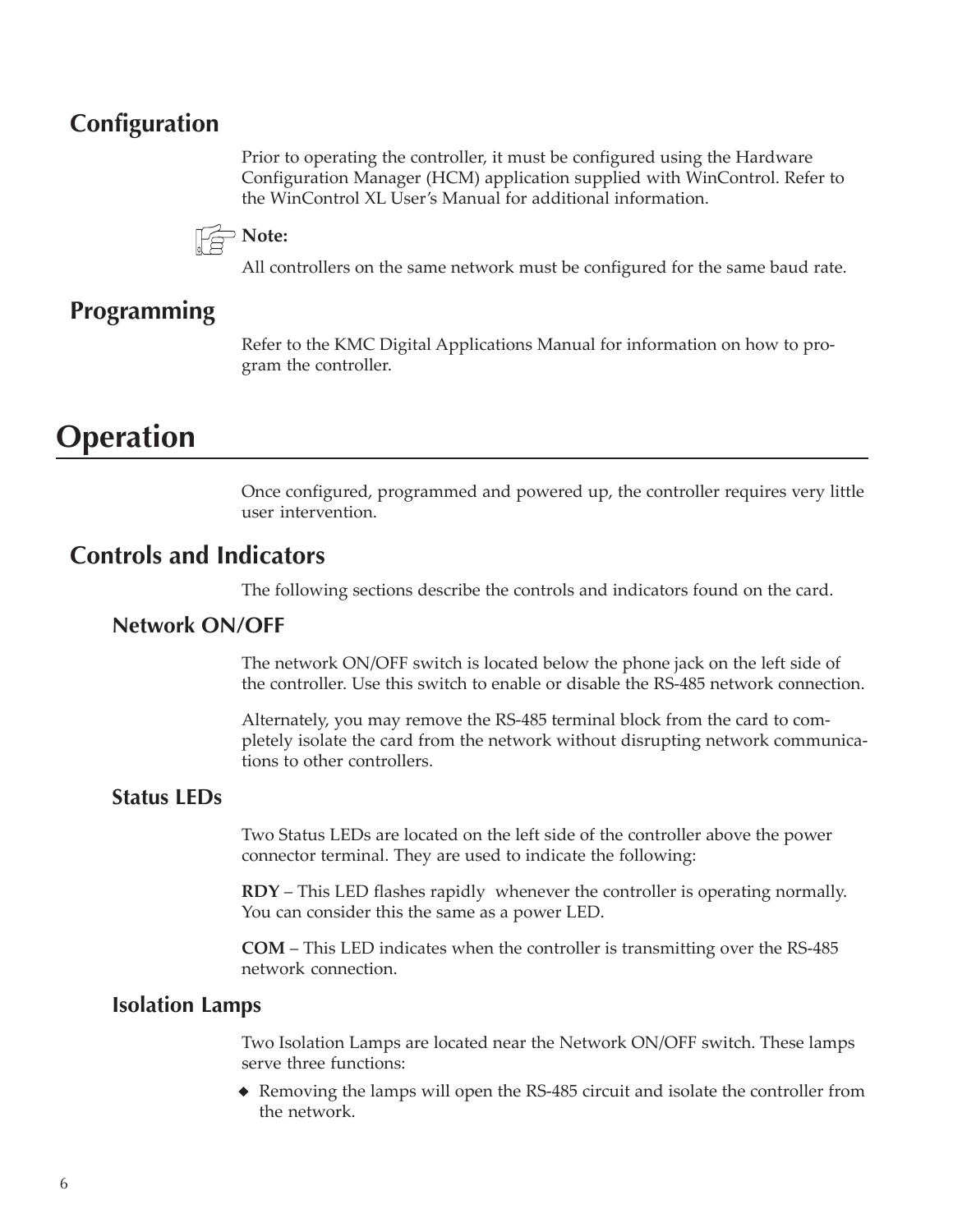- ◆ If one, or both, lamps are lit, it indicates the network is improperly phased. This means that the ground potential of the controller is not the same as other controllers on the network
- ◆ If the voltage or current on the network exceeds safe levels, the lamps operate as fuses to protect the controller from damage.

# **Resetting the Controller**

If the controller appears to be operating incorrectly, or is not responding to commands, you may need to reset the controller.



Resetting the controller will restore the factory default configuration.

It may be necessary to re-configure the controller with HCM to establish normal communications and operation. Re-programming may also be required.

To reset the controller, proceed as follows.

- 1. Remove the screw at the center of the controller that secures the cover, then remove the cover.
- 2. Locate the jumper block next to the input pull-up switches (see Illustration 7).



*Illustration 7. Reset Jumper Block*

- 3. Power off the controller.
- 4. Place a short on the RST jumper.
- 5. Power up the controller. Wait until the RDY LED begins to flash normally.
- 6. Power off the controller.
- 7. Remove the short from the RST jumper.
- 8. Replace the controller cover.
- 9. Power up the controller and re-configure it if necessary.